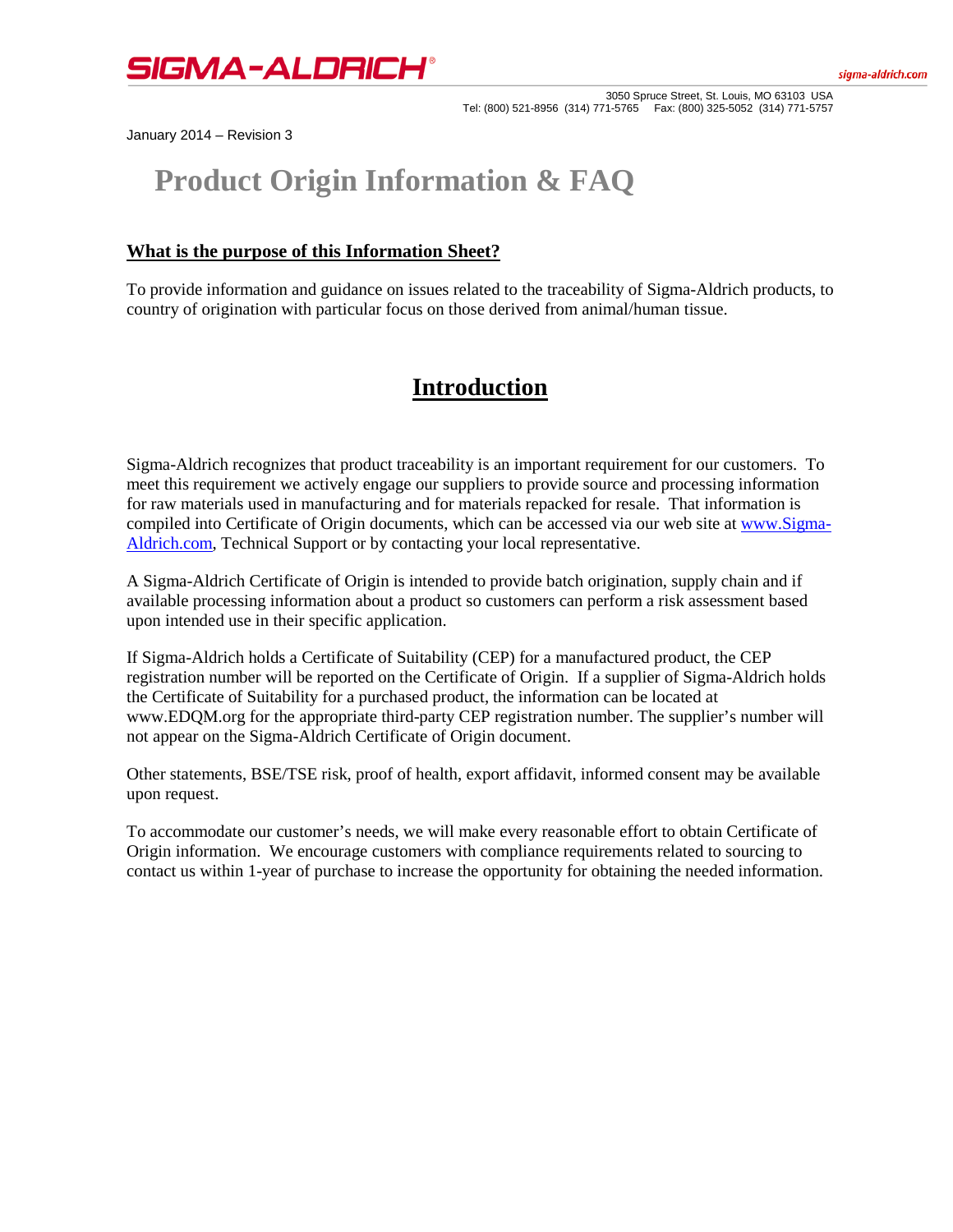## **Table of Contents**

| <b>TOPIC</b>                                                                              | <b>PAGE</b>    |
|-------------------------------------------------------------------------------------------|----------------|
| Animal Component Containing (ACC) vs Animal Component Free<br>(ACF), how is that defined? | 3              |
| Why is TSE/BSE or other pathogens a concern from animal/human<br>tissue?                  | 4              |
| What can be done to minimize pathogen risk?                                               | 4              |
| What is Sigma-Aldrich doing to support this Risk Management<br>approach?                  | 5              |
| What current products does Sigma-Aldrich have registered with<br>the EDQM?                | 6              |
| When does Sigma-Aldrich submit a new CEP dossier to the<br>EDQM?                          | 6              |
| Why does Sigma-Aldrich not register more products with the<br>EDQM?                       | 6              |
| How is Sigma-Aldrich meeting (EC)1069/2009 requirements?                                  | $\overline{7}$ |
| Relevant Definitions & Abbreviations                                                      | 8              |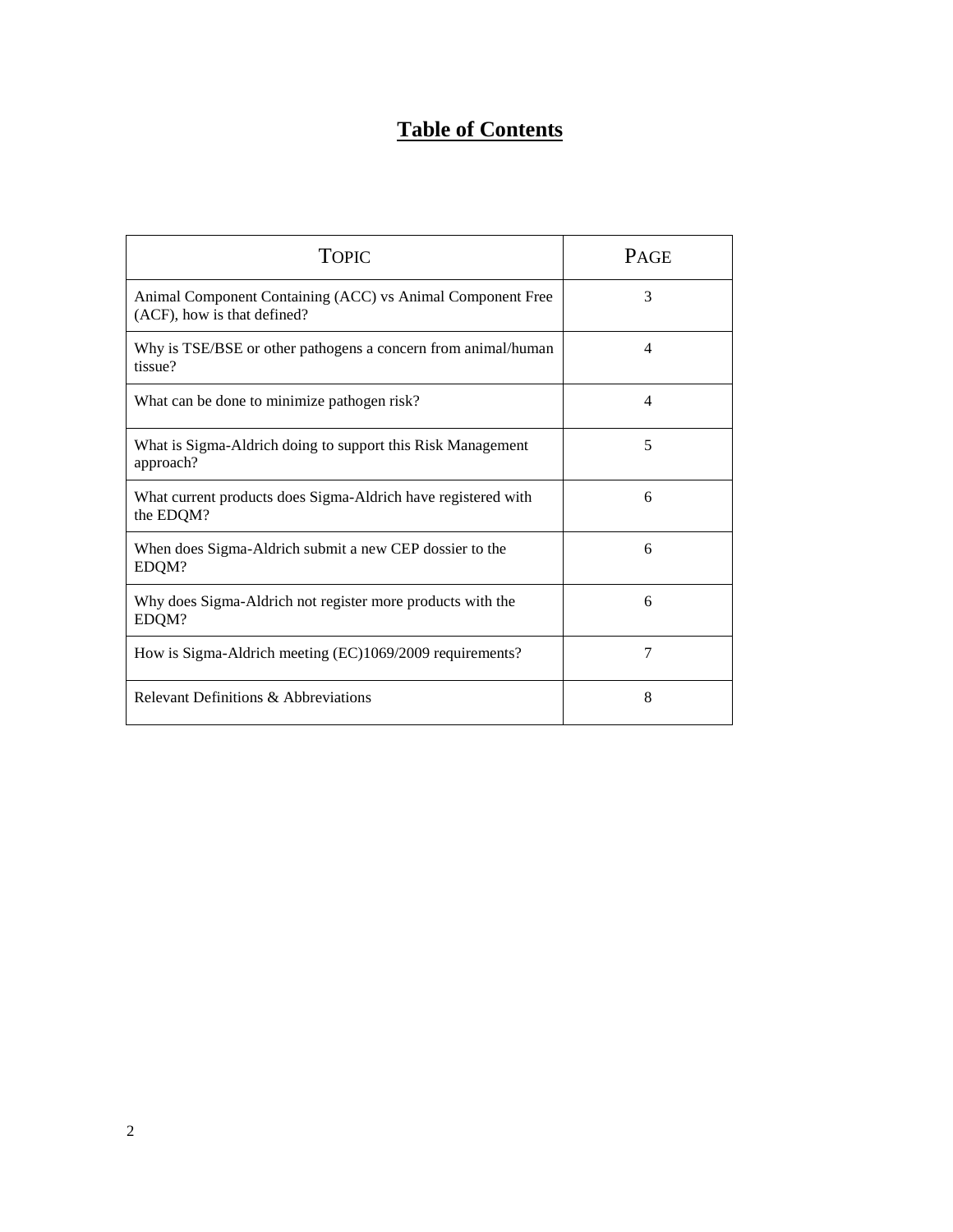## **Frequently Asked Questions (FAQ)**

## **Animal Component Containing (ACC) vs Animal Component Free (ACF), how is that defined?**

Animal source materials are primarily a concern with regards to pathogen contamination. Products manufactured by Sigma-Aldrich and classified as Animal Component Free will not contain or use in the manufacturing process, any primary raw materials derived directly from bovine or other animal tissues<sup>1</sup>. This applies to all aspects of product manufacturing.

Secondary raw materials are defined as non-animal, but may be derived from processes, which include tertiary level materials from animal components classified as very low risk (Category C as defined by the World Health Organization  $3$ ).

Based on the positions of the European Medicines Agency and the World Health Organization, Sigma-Aldrich extends the definition of animal component-free to include tertiary materials, which are of "no detected infectivity", i.e. Category C tissues.

We conclude that since, none of the raw materials used in the manufacture are derived directly from bovine or any other animal tissues, and any secondary or tertiary level raw material will be sourced from either synthetic or Category C or non-TSE relevant animal species (e.g. pigs and birds), that Sigma-Aldrich products classified as animal component-free pose a negligible risk of transmitting TSE agents.



ANIMAL COMPONENT-FREE SOURCE DEFINITION - PROCESS LEVEL BREAKDOWN

#### **References and Notes**\_\_\_\_\_\_\_\_\_\_\_\_\_\_\_\_\_\_\_\_\_\_\_\_\_\_\_\_\_\_\_\_\_\_\_\_\_\_\_\_\_\_\_\_\_\_\_\_\_\_\_\_\_\_\_\_\_\_\_\_\_\_\_\_\_\_\_\_\_\_\_\_\_\_\_\_\_\_\_\_\_\_\_\_\_

<sup>1</sup>Primary raw materials manufactured utilizing fermentation processes where the culture medium contains no high infectivity tissues (brain, spinal chord, eye) will be classed as non-animal.

2 European Medicines Agency. Note for Guidance on Minimizing the Risk of Transmitting Spongiform Encephalopathies via Human and Veterinary Medicinal Products. EMEA/410/01.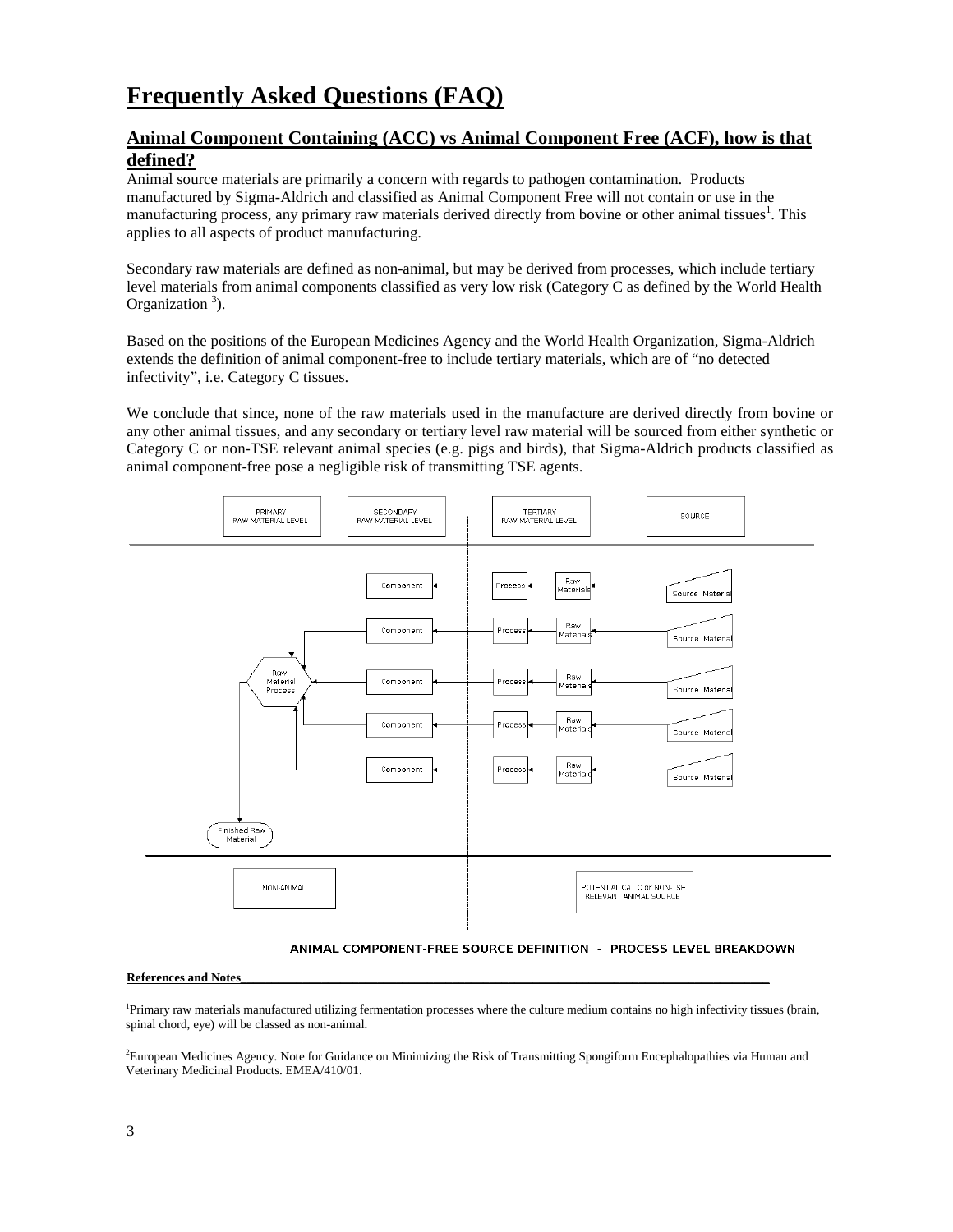<sup>3</sup>World Health organization. WHO Guidelines on Transmissible Spongiform Encephalopathies in relation to Biological and Pharmaceutical products. 2003

## **Why is TSE/BSE or other pathogens (virus, bacteria) a concern from animal/human tissue?**

TSE/BSE (aka Scrapie) is neurodegenerative diseases that are caused by a Prion (PrPsc). This Prion (PrPsc) is an infectious protein, without DNA or RNA. The host precursor of this infectious protein is a non-infectious agent, which is present in all animal species (including man). While transmission mechanisms of this prion (within a single species or from one species to another species) are not well known, the transmission minimization of those prions through pharmaceutical products is a major concern.

#### **Prion (PrPsc) Background Information**

- $\triangleright$  Prions are chemicals, like endotoxin
- Prions are *not* living organisms

 Presence of Prions is not easily demonstrated with a diagnostic test (current available testing is very limited, only done at certain laboratories on the actual tissue not on extracted final products e.g. enzyme)  $\triangleright$  Prions adhere very tenaciously to surfaces – making them hard to remove and can be re-deposited on

- other surfaces during processing.
- $\triangleright$  Prions are resistant to protease treatment, certain chemical agents & heat denaturation.

Other pathogens are also a concern because of similar attributes as Prions, for the potential risk of carry-over into a final purified product.

## **What can be done to minimize pathogen risk?**

Risk Assessment is considered an acceptable means to demonstrate that the presence of PrPsc is minimized. Per EMEA/410/01 "…the measures taken to manage the risk of transmitting animal TSEs via medicinal products represent risk minimization rather than risk elimination. Consequently, the basis for regulatory compliance should be based on a risk assessment, taking into consideration all pertinent factors…"

- $\triangleright$  Sourcing
	- o Sourcing tissue from countries considered to be least risk for pathogen (see www.oie.int).
	- o Certain tissues have a higher risk (i.e. brain, spinal cord) vs. lower risk (i.e. milk, wool) depending upon pathogen.
	- o Sourcing tissue from another species not known as a carrier of a certain pathogen, i.e. TSE has not been found in porcine.
	- o Sourcing from young animals
- $\triangleright$  Manufacturing process
	- o Exclude presence of any animal or human derived material in production process (raw materials, reagents, contamination of equipment)
	- o Dedicated line/equipment, method of tissue collection
	- o Cleaning procedures, including control measures put in place in order to minimize the risk of cross-contamination between production batches.

| Category                      | <b>Tissue or Fluid</b>                                                                                                                                                                                                                                                                                                             |
|-------------------------------|------------------------------------------------------------------------------------------------------------------------------------------------------------------------------------------------------------------------------------------------------------------------------------------------------------------------------------|
| $IA - High Infectivity$       | Nervous System: Brain, Spinal Cord, Spinal and Trigeminal Ganglia, Retina and Optic Nerve,<br>Pituitary Gland, Dura Mater                                                                                                                                                                                                          |
| <b>IB</b> – Lower Infectivity | <b>Lymphoreticular Tissues:</b> Spleen, Lymph Nodes, Nicitating Membrane, Thymus, Tonsil<br><b>Alimentary Tract:</b> Esophagus, Fore-stomach (ruminants only), Stomach, Large Intestine,<br>Duodenum, Jejunum, Ileum, Appendix, Colon/caecum, Rectum<br><b>Body Fluids:</b> Cerebrospinal Fluid, Blood, Saliva, Milk, Urine, Feces |

#### **BSE/TSE Relative Infectivity and Risk by Tissue Type**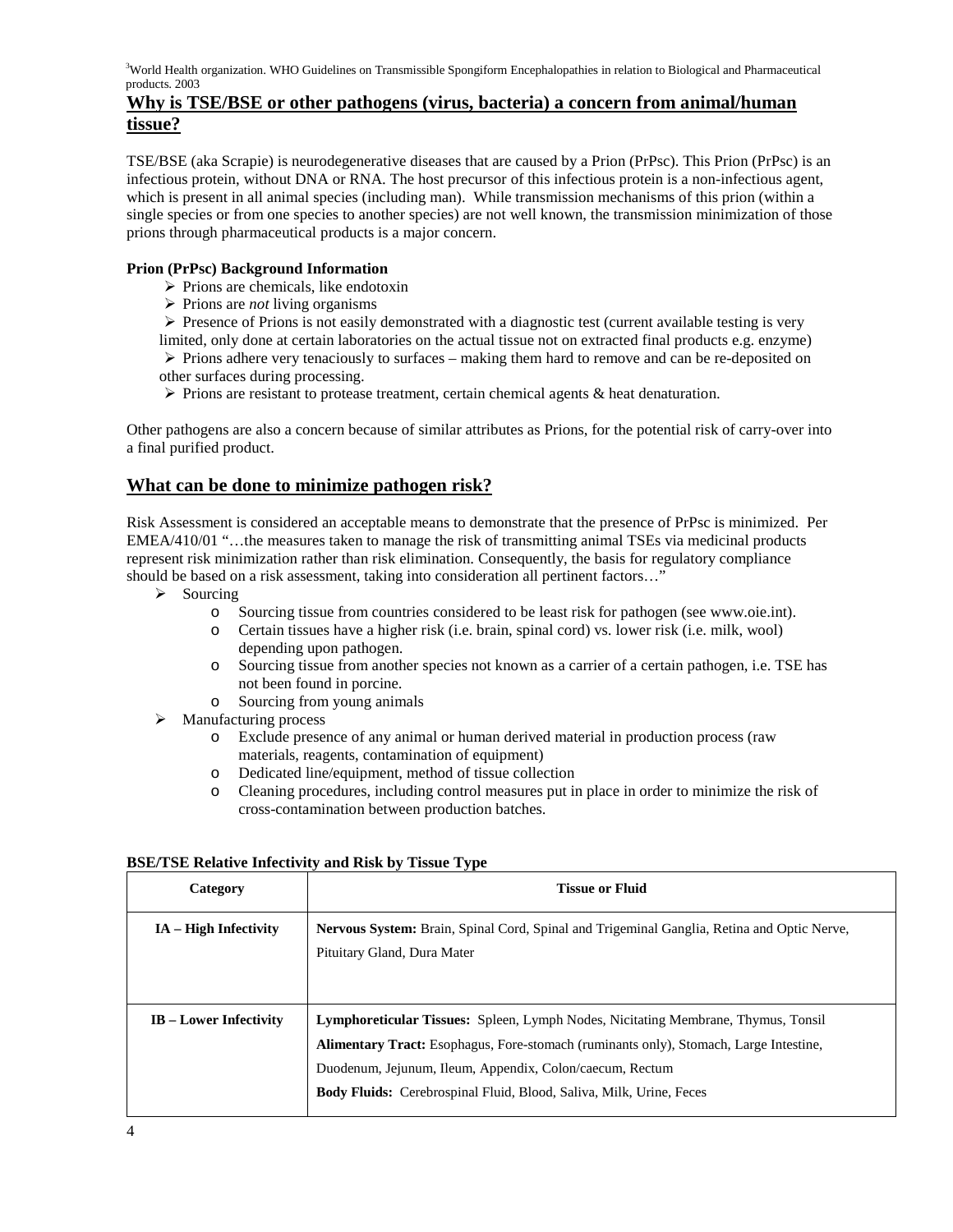|                               | <b>Reproductive Tissues: Placenta, Ovary, Uterus</b>                                              |  |
|-------------------------------|---------------------------------------------------------------------------------------------------|--|
|                               | Other Tissues: Mammary Gland/Udder, Skin, Adipose Tissue, Heart/Pericardium, Lung, Liver,         |  |
|                               | Kidney, Adrenal, Pancreas, Bone Marrow, Skeletal Muscle, Tongue, Blood Vessels, Salivary Gland,   |  |
|                               | Cornea                                                                                            |  |
|                               |                                                                                                   |  |
| $IC$ – Tissues with No        | <b>Reproductive Tissues:</b> Testes, Prostate/Epididymus/Seminal Vesicle, Semen, Placenta Fluids, |  |
| <b>Detectable Infectivity</b> | Fetus, Embryos                                                                                    |  |
|                               | <b>Musculo-Skeletal Tissues: Bone, Tendon</b>                                                     |  |
|                               | <b>Other Tissues:</b> Gingival Tissues, Dental Pulp, Trachea, Thyroid Gland                       |  |
|                               | <b>Body Fluids:</b> Colostrum, Cord Blood, Sweat, Tears, Nasal Mucous, Bile                       |  |
|                               |                                                                                                   |  |

## **What is Sigma-Aldrich doing to support this Risk Management approach?**

#### **1. Collecting traceability/processing information**

For Sigma-Aldrich products, collecting information from the supply chain, which can include back to the country of manufacturer or in the case of animal/human tissue, abattoir or donor to provide verified information. This supply chain information is presented in a Sigma-Aldrich Certificate of Origin document. This information can include, but is not limited to, the following:

- $\triangleright$  Is product Synthetic, Biological (i.e. animal, plant, human), or from a non-living Natural source?
- $\triangleright$  Materials used during the manufacturing/packaging process?
- $\triangleright$  If Biologic sourced material was used in the manufacturing process;
	- o Species (i.e. Bovine, Porcine)
	- o Tissue (i.e. Brain, Lung, Blood)
	- o Country where the animal originated and tissue was collected
	- o Feeding and Slaughter method<br>
	o For animal, Veterinary Health (
	- For animal, Veterinary Health Certificates signed by local country health authority where collection occurred (only applies to inter-country export-import).
	- o For human, traceability to individual donor
- Means for controlling cross contamination (i.e. dedicated equipment, recognized cleaning/sanitization process)
- Quality Management Systems (i.e., ISO, cGMP)

#### **2. Manufacturing Process**

For internal manufactured items derived from animal source or where animal source is used in processing, sitespecific activities are employed to minimize risk and would be reported on the Certificate of Origin for that specific product. These can include but are not limited to the following:

- $\triangleright$  Where feasible, sourcing tissues from low pathogen risk countries.
- $\triangleright$  Where feasible, using manufacturing process absent of human/animal sourced material.
- $\triangleright$  Where possible, dedicated equipment or segregated areas/lines
- $\triangleright$  For non-dedicated equipment, employing cleaning/sanitization procedures to minimize cross contamination. For example;
	- o 1 N NaOH for  $\geq$  1 hr exposure (per WHO guidelines)<br>  $> 1.6\%$  CIP-100 (Steris Corp.) caustic detergent for  $>$
	- $\circ$   $\geq$  1.6% CIP-100 (Steris Corp.) caustic detergent for  $\geq$  43 °C for  $\geq$  15-minute exposure period Fichet, G. et al., **Novel methods for disinfection of prion-contaminated medical devices.** Lancet, vol. **364 (9433)** p. 521-526. (2004).

#### **3. For a few selected products, Sigma-Aldrich is the holder of Certificates of Suitability for TSE risk**

### **Purpose of certificates of suitability (CEP)**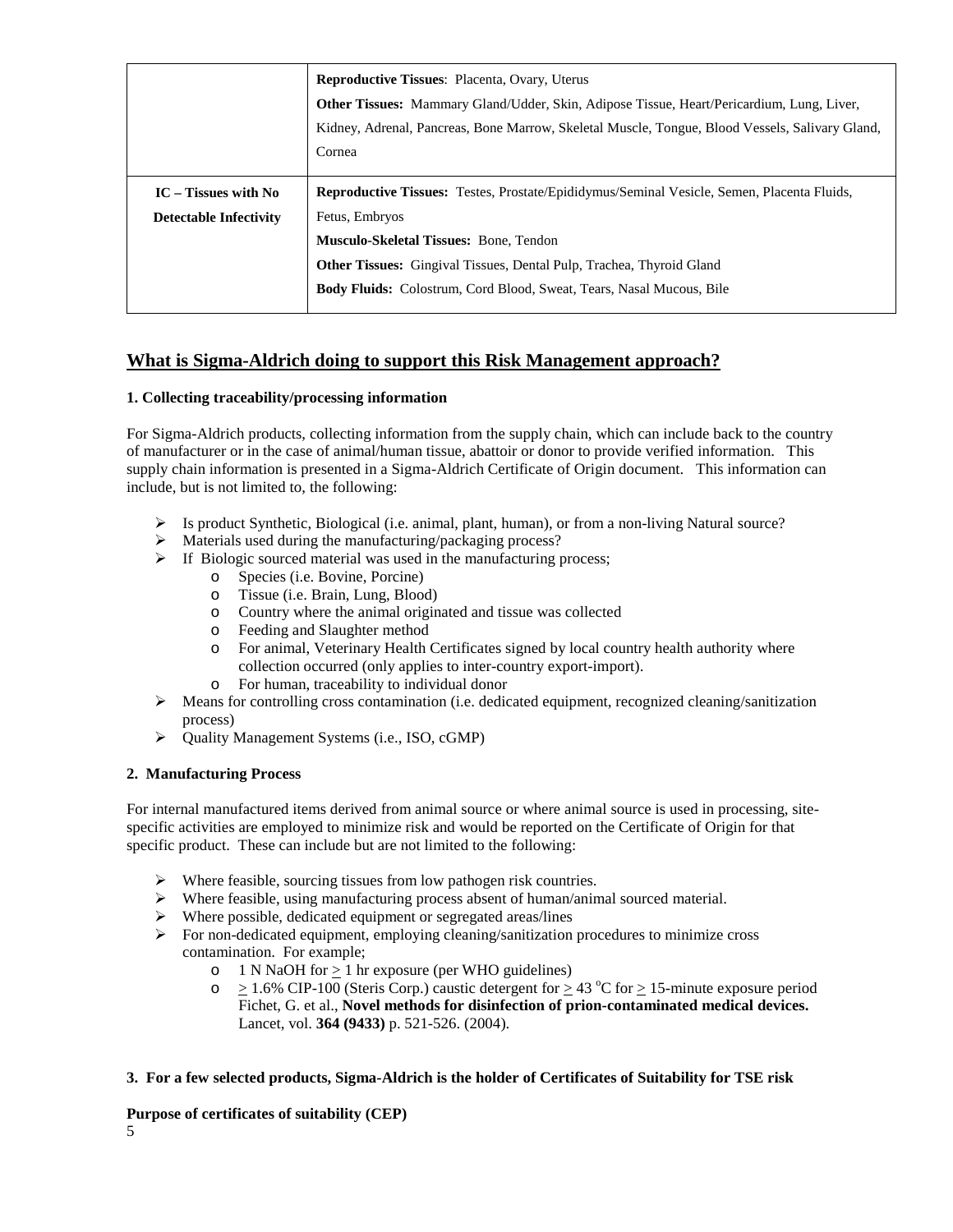CEP's are recognized by the signatory states of the European Pharmacopoeia Convention and by the European Union. Other countries have also chosen to recognize them. CEP can be used by the manufacturers of pharmaceutical products in their applications for marketing authorization to demonstrate the compliance of the substance used with the monographs of the European Pharmacopoeia and Directives.

#### **What does the procedure include?**

The EDQM must be sent a full dossier describing in detail the manufacturing method of the substance and the impurities that are associated with it, and /or the countries of origin, the type of animal tissues and the quality assurance, so that the reference to the European Pharmacopoeia can be validated. The dossier is processed according to a procedure that guarantees its confidentiality and it is assessed by independent experts whose impartiality is guaranteed by their status and a confidentiality agreement.

#### **Who is the procedure for?**

Manufacturers, whatever their location in the world, (or the duly authorized representatives of these manufacturers) of substances, obtained by synthesis, extraction or fermentation, and substances concerned by TSE risk. Suppliers of any substances with TSE risk used in the production or preparation of medicinal products can apply for a certificate concerning the evaluation of the reduction of TSE risk according to the general monograph. This certificate can then be used by manufacturers of medicinal products in their marketing authorizations for demonstration of compliance with Directives 2001/83/EC and 2001/82/EC.

#### **What current products does Sigma-Aldrich have registered with the EDQM?**

- $\triangleright$  Go to, www.edgm.org to see the current Certificates of Suitability listing with Sigma-Aldrich as holder
- > Contact your Sigma-Aldrich representative for details.

### **When does Sigma-Aldrich submit a new CEP dossier to the EDQM?**

 $\triangleright$  Most catalog offered products do not warrant consideration for submission, however

 $\triangleright$  Where a product has the potential higher TSE risk due to source i.e. Bovine-Category A tissue, Sigma-Aldrich will consider pursuing a CEP submission with the EDQM in conjunction with the requesting customer's business &/or regulatory requirements. Contact your Sigma-Aldrich representative for details.

#### **Why does Sigma-Aldrich not register more products with the EDQM?**

- Majority of offered products are intended for research use only.
- Expensive, requires fees for initial submission, each revision, and renewal.

Dossier includes; specifications, written analytical methods, defined manufacturing process, impurities,

inactivation steps, cleaning/sanitization process, any validation, dedicated equipment, etc.

 $\triangleright$  Very long submission process, average 12 months and requires continuous monitoring for any changes (raw material, site, production process)

 $\triangleright$  If monograph revised affected product will need to be reviewed to determine compliance with new requirements.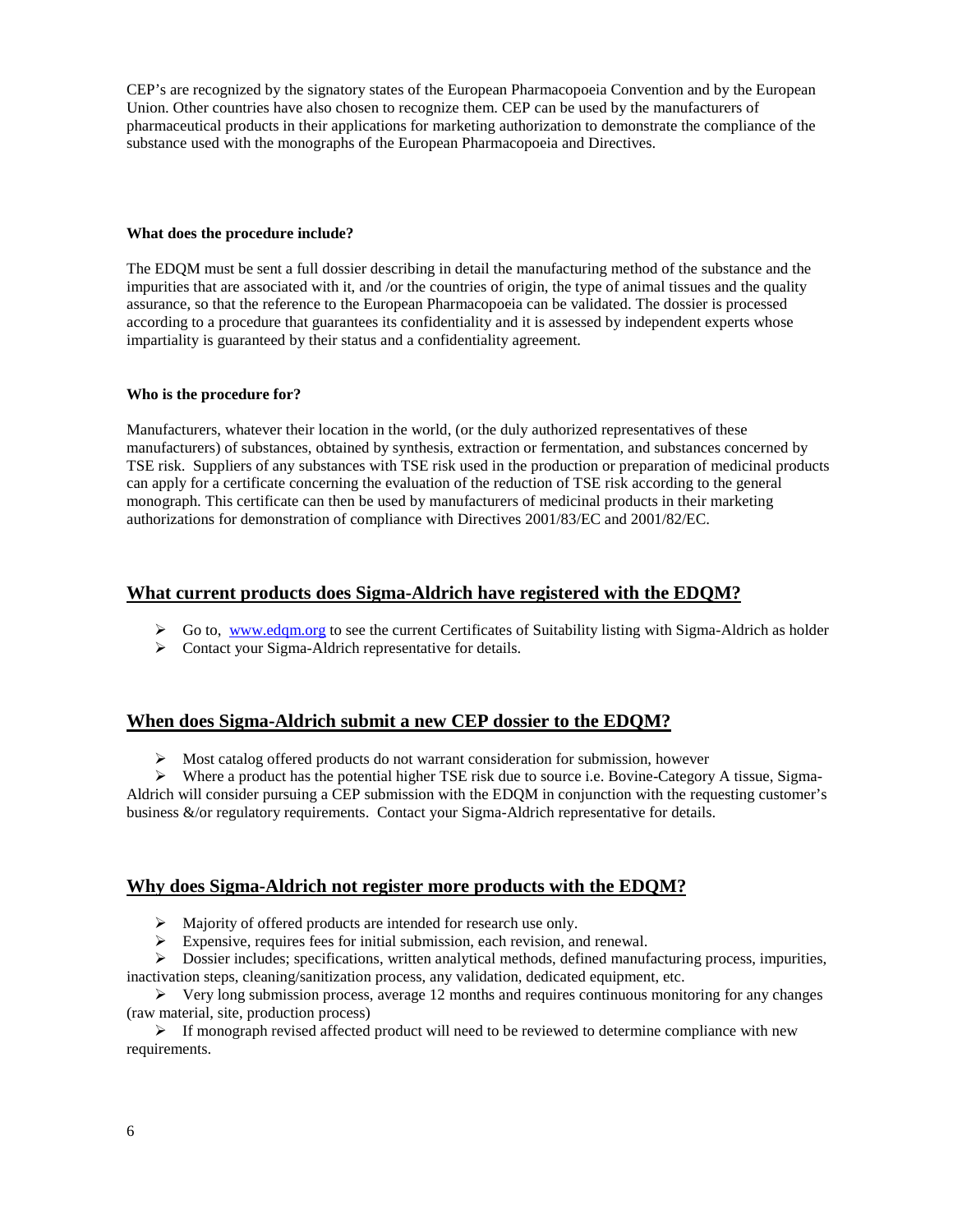## **How is Sigma-Aldrich meeting (EC) 1069/2009 requirements?**

#### **What is (EC) 1069/2009?**

- **REGULATION (EC) No 1069/2009 OF THE EUROPEAN PARLIAMENT AND OF THE COUNCIL of 21 October 2009** lays down health rules as regards to animal by-products and derived products not intended for human consumption and repealing Regulation (EC) No 1774/2002 (Animal by-products Regulation). It is the consequence of a long and comprehensive review carried out by the EU Commission to assess the operation of EU-wide controls on animal by-products.
- **The U.S. Department of Agriculture (USDA) Animal and Plant Health Inspection Service (APHIS), Veterinary Services (VS)** has created the International Animal Product Export Regulations (IREGS) to provide exporters with our best understanding of importing countries requirements for certain animal-origin products.
	- o APHIS regulates veterinary biologics (vaccines, bacterins, antisera, diagnostic kits, and other products of biological origin) to ensure that the veterinary biologics available for the diagnosis, prevention, and treatment of animal diseases are pure, safe, potent, and effective. The primary role of APHIS, VS in the certification of animal products for export, is to provide certification about the animal health status of the region of origin of the product.
	- o Annually, Sigma-Aldrich facilities are field inspected by APHIS to be listed as an exporter of animal by-products (not for human consumption) to the EU.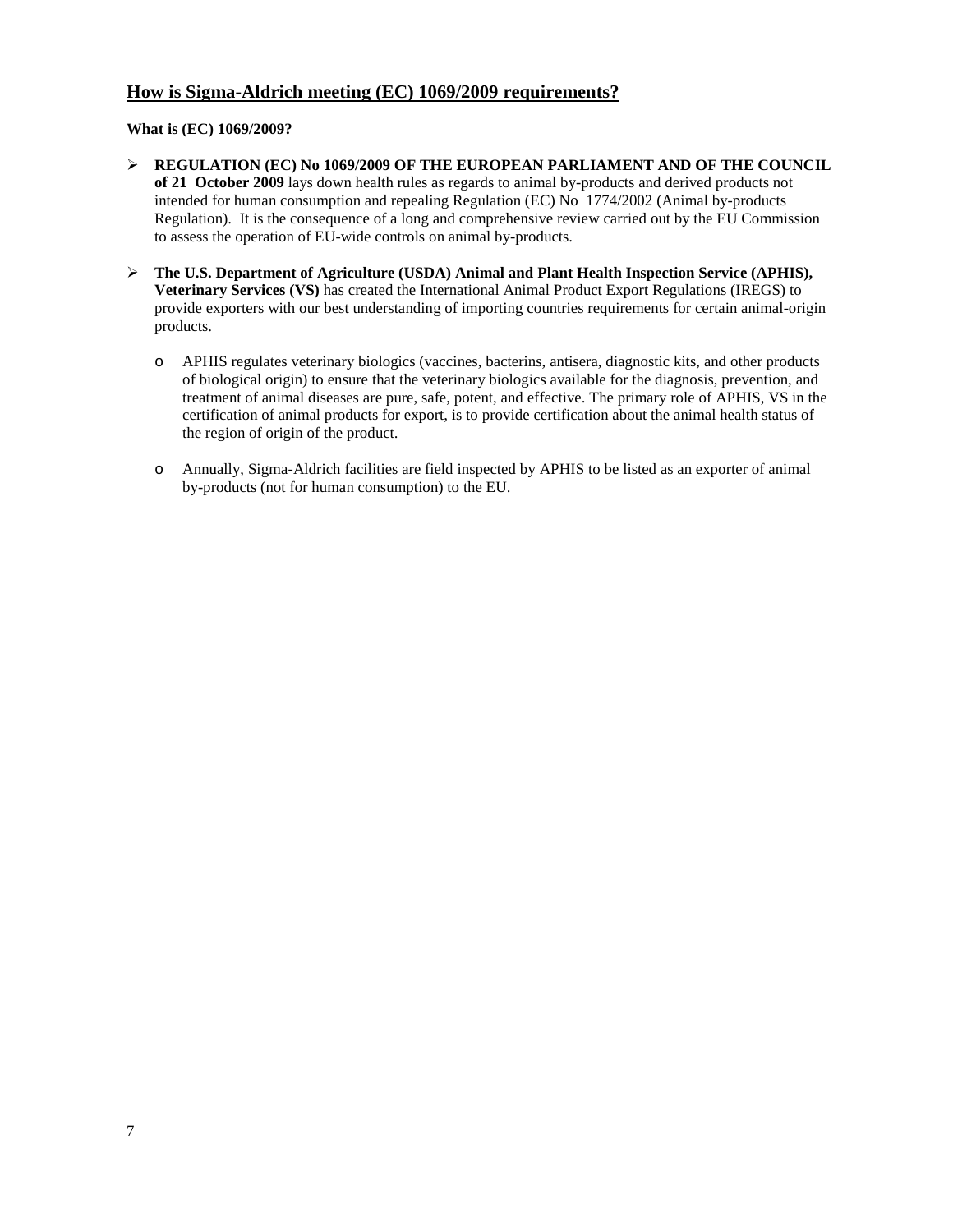## **Sigma-Aldrich USDA Site Registrations**

| Facility Name & Address                                                                                                                             | <b>APHIS Reference Number</b> | <b>Approval Packages</b>                                                                      |
|-----------------------------------------------------------------------------------------------------------------------------------------------------|-------------------------------|-----------------------------------------------------------------------------------------------|
| Sigma-Aldrich Manufacturing LLC<br>Dekalb Facility<br>3500 Dekalb Street<br>St. Louis, MO 63118<br>QA Manager : Jeff Heiland                        | <b>MO-TEC-0004</b>            | Intermediate-Chapter 20<br>Equidae-Chapter 4(A)<br>Other than Equidae-Chapter $4(C)$ & $4(D)$ |
| Sigma-Aldrich Manufacturing LLC<br><b>Broadway Facility</b><br>3506 South Broadway<br>St. Louis, MO 63118<br>QA Manager: Brandon Clough             | <b>MO-TEC-0008</b>            | Intermediate-Chapter 20<br>Other than Equidae-Chapter $4(C)$ & $4(D)$                         |
| Sigma-Aldrich Manufacturing LLC<br><b>Ewing Facility</b><br>545 South Ewing Avenue<br>St. Louis, MO 63103<br>QA Manager: Jeff Heiland               | <b>MO-TEC-0009</b>            | Intermediate-Chapter 20<br>Equidae-Chapter 4(A)<br>Other than Equidae-Chapter $4(C)$ & $4(D)$ |
| Sigma-Aldrich Manufacturing LLC<br><b>Laclede Facility</b><br>2909 Laclede Avenue<br>St. Louis, Mo 63103<br>QA Manager: Jeff Heiland                | <b>MO-TEC-0014</b>            | Intermediate-Chapter 20                                                                       |
| Sigma- Aldrich Manufacturing<br><b>LLC</b><br><b>Cherokee Facility</b><br>3300 South Second Street<br>St. Louis, MO63118<br>QA Manager: Mark Cooley | <b>MO-TEC-0015</b>            | Intermediate-Chapter 20                                                                       |
| Sigma-Aldrich Co LLC<br><b>Barton Warehouse</b><br>2425 South Second Street<br>St. Louis, MO 63104<br>QA Manager: Jim Romeo                         | <b>MO-TEC-0012</b>            | Intermediate-Chapter 20<br>Exporting Warehouse- Chapter $4(C)$ & $4(D)$                       |
| Sigma Aldrich Co LLC<br>Spruce Warehouse<br>3050 Spruce Street<br>St. Louis, MO 63103<br>QA Manager: Jim Romeo                                      | <b>MO-TEC-0013</b>            | Intermediate-Chapter 20<br>Exporting Warehouse- Chapter $4(C)$ & $4(D)$                       |
| Sigma-Aldrich Manufacturing LLC<br>13804 W. 107th Street<br>Lenexa, Kansas 66215, USA                                                               | <b>KS-TEC-0002</b>            | Intermediate-Chapter 20<br>Equidae-Chapter 4(A)<br>Other than Equidae-Chapter $4(C)$ & $4(D)$ |
| Sigma-Aldrich Manufacturing LLC<br>6000 North Teutonia Avenue<br>Milwaukee, WI 53209                                                                | <b>WI-TEC-0008</b>            | Intermediate-Chapter 20<br>Exporting Warehouse- Chapter 4(C) & 4(D)                           |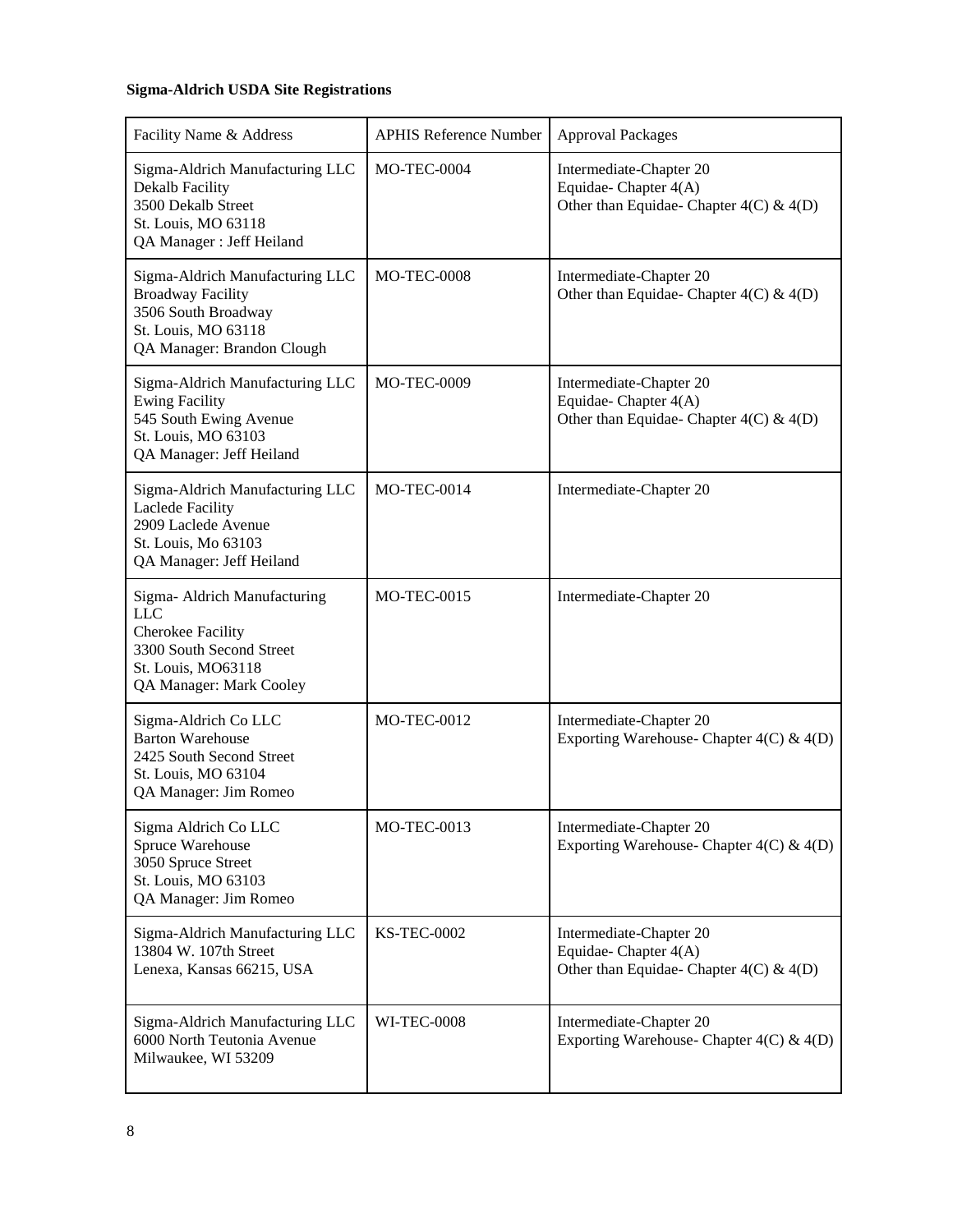## **Relevant Definitions & Abbreviations**

**Animal (to include Human)** –Sigma final packaged product which use component(s) derived from animal material. See next Section for details.

**Biologic –** Derived from a process involving animal (includes human), plant or microbe.

**Bovine Spongiform Encephalopathy (BSE)** – Bovine TSE - a form of TSE disease known as "Mad Cow".

**Certificate of Origin (C of O)** - Sigma-Aldrich created document that provides origination information for a specific batch. The minimum information includes: source type of final product – synthetic, biologic or natural, and the country of origin (manufacturing). If biologic material(s) was used additional information (e.g., genus/species, tissue type(s), country of origin(s) along with processing details (i.e. viral reduction step(s)) can be included.

**Certificate of Suitability ( CEP) –** The European Directorate of Quality Medicines & HealthCare (EDQM) issues this Certificate of Suitability to the monographs of the European Pharmacopoeia (CEP)to the authorized Holder (Sigma Aldrich) when we demonstrate that the raw material complies with the General Chapter (5.2.8) on Minimizing the Risk of Transmitting Animal Spongiform Encephalopathis via Human and Medicinal Products. If Sigma-Aldrich is the authorized holder of a CEP, the reference number of the CEP is indicated on the Certificate of Origin.

**Country of Origin (manufacturing) -** The country where the final transformational changed/formulation occurred.

**Country of Origin (biological source material) -** The originating source country of biologic starting material(s) used in the creation of the finished product. This information is presented on the batch level Certificate of Origin. The final product may have been manufactured in a different country.

**Component –** material used in a manufacturing process, which was not transformed from the original state.

**European Directorate for the Quality of Medicines (EDQM) –** Has the responsibility for the creation of European Pharmacopoeia (PhEur) reference monographs including General Chapter (5.2.8) on Minimizing the Risk of Transmitting Animal Spongiform Encephalopathy via Human and Medicinal Products.

**Fermentation -** Any of a group of chemical reactions induced by living or nonliving ferments that split complex organic compounds into relatively simple substances. Final product(s) derived from fermentation contain no components of direct animal origin but could contain at least one component produced from a biological process, which could involve a material(s) of animal origin. If final product derived from fermentation process used a component(s) derived from biological process this information is included on the Certificate of Origin.

**Natural –** Produced by nature, non-living (e.g., salts, minerals, crude oil fractions). "**NOTE:** Not to be confused with the commonly used term "natural" in flavouring/food additive industries".

**Pathogen** – An agent that causes disease, especially a living microorganism such as a bacterium, virus or fungus.

**Prions (PrPsc)** – Infectious proteins that have been identified as the causative agents for a group of CNS (central nervous system) diseases known as Transmissible Spongiform Encephalopathies (TSEs). Also known as Chronic Wasting Disease in deer and elk, Scrapie in sheep and goats, BSE in cows.

**Process Aid –** material used in a manufacturing process, not transformed and typically removed.

**Raw Material –** material used in a manufacturing process, which was transformed from the original state.